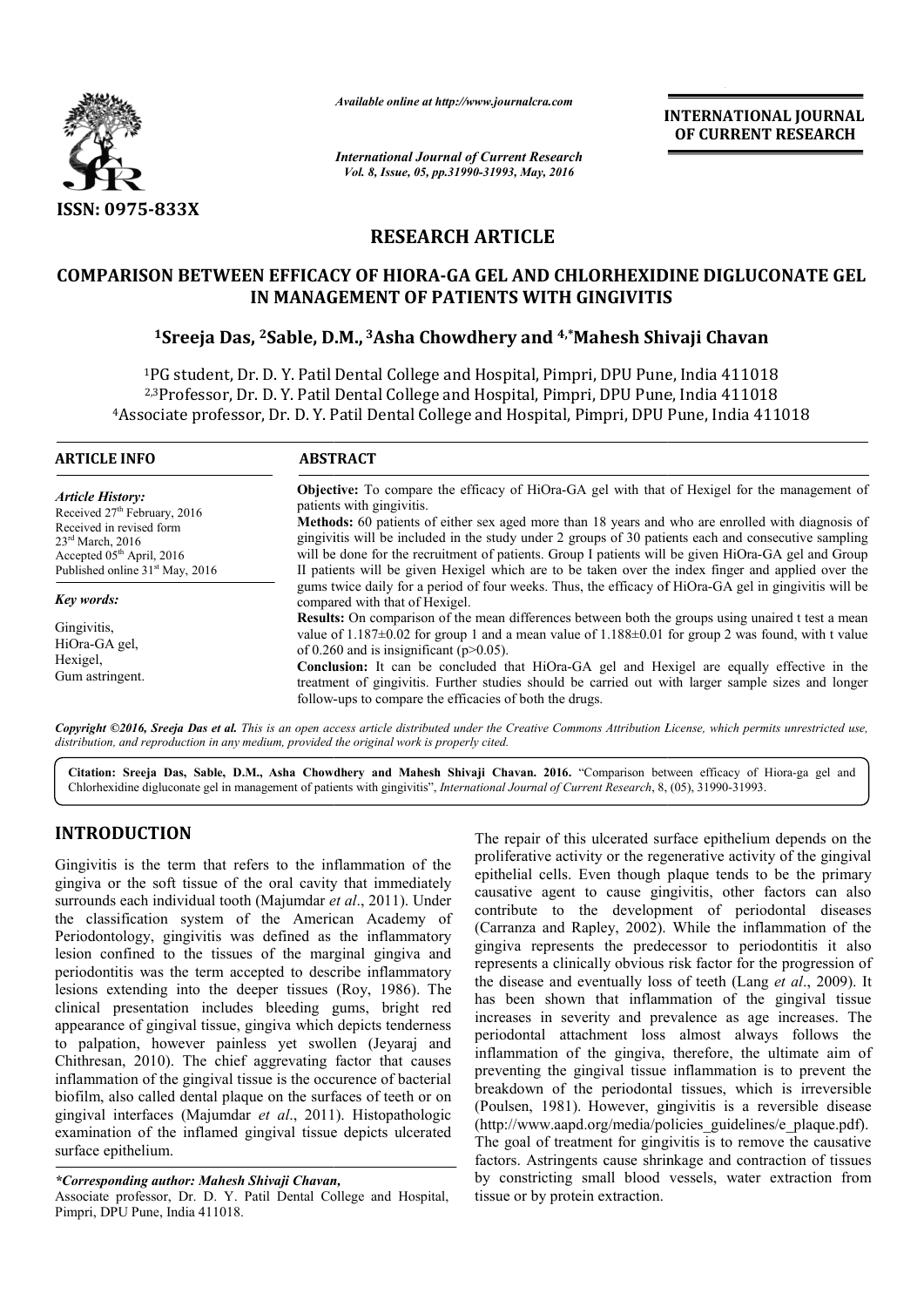Since they possess fungicidal, anaesthetic, germicidal and healing properties, they are used for the treatment of gingival bleeding, oral stomatitis and inflammation (Gupta *et al*., 2012). HiOra-GA gel which is a herbal product and contains extracts of Terminalia arjuna, Triphala and Pterocarpus marsupium and oils of Myristica fragrans, all of which are known to be soothing and possess healing properties of connective tissue including anti-microbial and anti-inflammatory properties. The useful effects of HiOra-GA are due to the additive effects of the potency of the individual herbs with their antiinflammatory, antioxidant, wound healing, anti-bacterial, and analgesic properties. It quite effectively relieves symptoms of gingivitis like gingival swelling, gingival bleeding and halitosis with no adverse effects (Jeyaraj and Chithresan, 2010). Topical antiseptics also include chlorhexidine that has remained as one of the most effective agents reported till date and has been successfully used for the management of plaque-related gingivitis (Cosyn, 2005). Chlorhexidine digluconate gel is widely used at institutions and can be easily applied with toothbrushes or trays (Pannuti *et al*., 2003). However, it is adviced that the dentist must be well aware of the side effects of chlorhexidine. The early signs and symptoms of allergy may be mild but reapplication can cause a fatal reaction and therefore, even the mild early reactions should not be ignored (Keni *et al*., 2012). Hence, in this study the efficacy of HiOra-GA gel in gingivitis will be compared with that of Hexigel for the management of patients with gingivitis.

#### **Aim of the study**

To compare the efficacy of Hiora-GA gel and Hexigel in the management of gingivitis.

#### **Objective of the study**

To compare the efficacy of Hiora-GA gel and Hexigel for the treatment of gingivitis using gingival index and VAS at 28 days

### **MATERIALS AND METHODS**

60 patients of either sex aged more than 18 years and who are enrolled with diagnosis of gingivitis reporting to Dr. D. Y. Patil Dental College & Hospital Pimpri Pune will be included in the study under 2 groups of 30 patients each. Consecutive sampling will be done for the recruitment of patients. Following establishment of diagnosis, each patient of both the groups will be informed about the condition, a detailed case history with details of duration of gingivitis will be taken. All patients will be motivated towards recovery. Each patient will be screened for diagnosis and inclusion, will be advised to use modified bass technique using a fluoridated toothpaste and examined for four weeks. Group I patients will be given HiOra-GA gel (Himalaya Herbal Health care, Bangalore India) and Group II patients will be given Hexigel (ICPA Health products Ltd. India) which are to be taken over the index finger and to be applied over the gums twice a day for a period of 28 days. Statistical methods used to compare the gingival index scores within the same groups was done by ANOVA test<sup>\*</sup> and comparison between indices of both the groups was done by unpaired t test\*\*

 $*$  p < 0.001 – highly significant \*\* p>0.05 – insignificant

#### **RESULTS**

**Table 1. Comparison of the gingival index scores [Initial (Day0), mid (Day 14) & Final (Day 28)] in group 1 (HiOra-GA) using ANOVA test**

| Index scores | No of participants | Mean $(SD)$ |
|--------------|--------------------|-------------|
| Initial      | 30                 | 1.80(0.01)  |
| Mid          | 30                 | 1.24(0.01)  |
| Final        | 30                 | 0.61(0.01)  |
| F value      |                    | 61470.260   |
| p value      | -                  | $<0.001**$  |

On comparison of the index scores of 30 patients in group 1 using ANOVA test revealed highly significant reduction in gingivitis from day 0 to day 28 ( $p<0.001$ )

**Table 2. Comparison of the gingival index scores [Initial (Day0), mid (Day 14) & Final (Day 28)] in group 2 (Hexigel) using ANOVA test**

| Index scores | No of participants | Mean $(SD)$ |
|--------------|--------------------|-------------|
| Initial      | 30                 | 1.79(0.01)  |
| Mid          | 30                 | 1.24(0.01)  |
| Final        | 30                 | 0.61(0.01)  |
| F value      | ۰                  | 58443.473   |
| p value      | -                  | $< 0.001**$ |

On comparison of the initial, mid and final index scores in group 2 patients using ANOVA test revealed highly significant reduction in gingivitis  $(p<0.001)$ 

**Table 3. Comparison of the Initial (Day 0) gingival index scores in both the groups using unpaired t test**

| Initial index scores | No of participants | Mean (SD)  |
|----------------------|--------------------|------------|
| Group 1              | 30                 | 1.80(0.01) |
| Group 2              | 30                 | 1.79(0.01) |
| t value              | -                  | 0.354      |
| P value              | -                  | 0.725      |

Comparison of the initial index scores of day 0 of both groups using unpaired t test revealed to be insignificant  $(p>0.05)$ .

**Table 4. Comparison of the Mid (Day 14) gingival index scores in both the groups using unpaired t test**

| Mid index scores | No of participants | Mean $(SD)$ |
|------------------|--------------------|-------------|
| Group 1          | 30                 | 1.24(0.01)  |
| Group 2          | 30                 | 1.24(0.01)  |
| t value          | -                  |             |
| P value          | -                  |             |

Comparison of the mid index scores of day 14 of both the groups using unpaired t test revealed to be insignificant  $(p>0.05)$ 

**Table 5. Comparison of the Final (Day 28) gingival index scores in both the groups using unpaired t test**

| Final index scores | No of participants | Mean (SD)   |
|--------------------|--------------------|-------------|
| Group 1            | 30                 | 0.613(0.01) |
| Group 2            | 30                 | 0.610(0.01) |
| t value            | $\overline{ }$     | 0.720       |
| P value            | ۰                  | 0474        |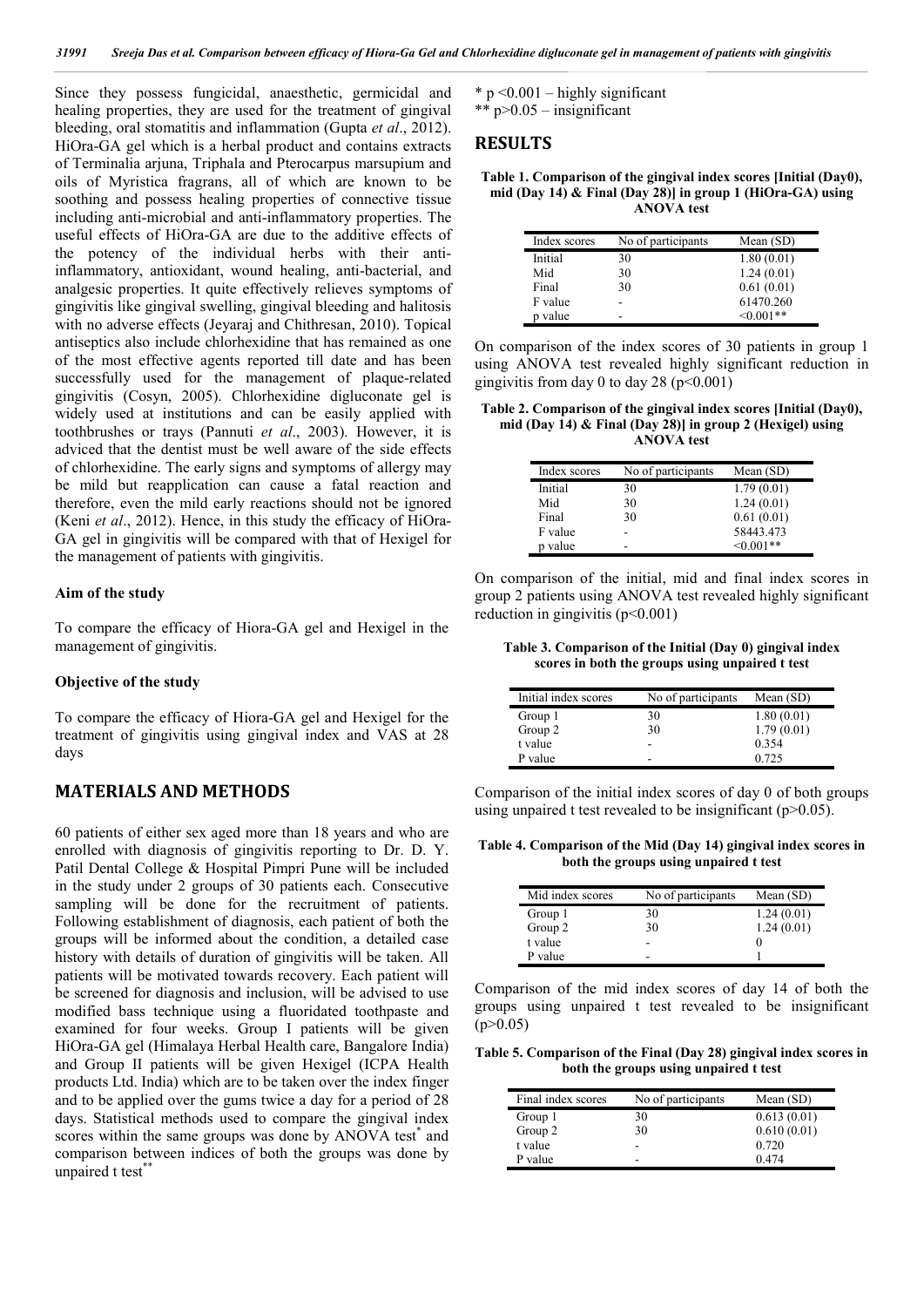Comparison of the final index scores of day 28 in both the groups using unpaired t test revealed to be insignificant  $(p>0.05)$ 

**Table 6. Comparison of the Mean difference (Initial gingival index scores - Final gingival index scores) in both the groups using unpaired t test**

| Mean difference | No of participants           | Mean $(SD)$ |
|-----------------|------------------------------|-------------|
| Group 1         | 30                           | 1.187(0.02) |
| Group 2         | 30                           | 1.188(0.01) |
| t value         | $\qquad \qquad \blacksquare$ | 0.260       |
| P value         | ۰                            | 0.796       |

Comparison of the mean differences between both the groups using unaired t test revealed to be insignificant  $(p>0.05)$ 

On comparison of the index scores of 30 patients in group 1 using ANOVA test revealed initial index scores (Day 0) with mean 1.80±0.01, mid index scores (Day 14) with mean  $1.24\pm0.01$  and final index scores  $(Da\overline{v} 28)$  with mean  $0.61\pm0.01$ , resulting in highly significant reduction in gingivitis from day 0 to day 28 ( $p \le 0.001$ ). On comparison of the initial, mid and final index scores in group 2 patients using ANOVA test revealed mean values of initial index score (Day 0) of 1.79±0.01, mid index score (Day 14) of 1.24±0.01 and final index score (Day 28) of  $0.61\pm0.01$  denoting highly significant reduction in gingivitis  $(p<0.001)$ .

On comparison of the initial index scores of day 0 of both groups using unpaired t test showed a mean value of 1.80±0.01 in case of group 1 and  $1.79\pm0.01$  in case of group 2 and t value of 0.354 and is insignificant ( $p > 0.05$ ). On comparison of the mid index scores of day 14 of both the groups using unpaired t test revealed a mean value of 1.24±0.01 in group 1 and  $1.24 \pm 0.01$  in group 2 and is insignificant (p>0.05). On comparison of the final index scores of day 28 in both the groups using unpaired t test revealed a mean value of  $0.613\pm0.01$  for group 1 and a mean value of  $0.610\pm0.01$  for group 2 and a t value of  $0.720$  and is insignificant (p $>0.05$ ). On comparison of the mean differences between both the groups using unaired t test revealed a mean value of 1.187±0.02 for group 1 and a mean value of 1.188±0.01 for group 2, with t value of 0.260 and is insignificant ( $p$ >0.05). The assessment of pain in this study using VAS scale could not be applied as the initial to final scores had been nil for all the patients from day 0 to day 28 making it insignificant for this study.

## **DISCUSSION**

In our study a significant reduction in gingivitis has been found in almost all the patients using HiOra-GA gel and Hexigel. In group 1 patients who have been using HiOra-GA gel the initial mean value of 1.80 and a final value of 0.61 was found which showed the results were highly significant and that the drug was effective in the treatment of gingivitis. A similar study has been conducted by Jeyaraj *et al.* (2010) which was a randomized, double blind, placebo controlled study which showed significant reduction in the gingival swelling and bleeding, also tenderness and halitosis with the usage of HiOra-GA gum astringent.

In group 2 patients who had been given Hexigel the initial and final mean values were found to be 1.79 and 0.61 respectively which showed highly significant results and hence, it proved to be effective as well. In a study conducted by Machado *et al*. (2011) to evaluate the efficacy of chlorhexidine to control gingivitis and Candida species in children infected with the human immunodeficiency virus showed that there was a considerable decrease in gingivitis and in the number of Candida species after brushing at home with chlorhexidine gel two times a day for 21 days. In a comparative study conducted by Mirzadeh *et al*. (2014) on the efficacy of 0.2% chlorhexidine mouthwash and 0.2% chlorhexidine digluconate gel on gingivitis and accumulation of plaque using Gingival Index (Loe and Silness, 1967), Bleeding Point Index (Lenox, 1973), Plaque Control Record (O'Leary Index, 1972) it had been proven that there were statistically insignificant differences between two methods of chlorhexidine administration. Therefore, in case of the usage of individual drugs the results of our study are reasonably in keeping with the results of other studies done earlier suggesting the oral formulations of the drugs are safe and effective for gingivitis. When the results of group 1 and group 2 are compared there were mean values of 1.187 and 1.188 respectively which no significant difference, thereby denoting both the drugs to be equally effective for the treatment of gingivitis.

#### **Conclusion**

From this study it can be concluded that HiOra-GA gel and Hexigel are equally effective in the treatment of gingivitis. Further studies should be carried out with larger sample sizes and longer follow-ups to compare the efficacies of both the drugs.

# **REFERENCES**

- Carranza, F.A. and Rapley, J.W. Gingival inflammation.In: Carranza, editor. Clinical Periodontology. 9th edition. Pennsylvania: Saunder's publishing. p. 263-7
- Cosyn, J. *et al*. 2005. A Systematic Review on the effects of subgingival chlorhexidine gel administration in the treatment of chronic periodontitis. *J Periodontal,* 76: 1805-13
- Gupta, G., Sunil Kumar, M.V., Rao, H., Garg, P., Kumar, R. and Sharma, A. 2012. Astringents in dentistry: A Review. Asian *J. Pharm. Hea.Sci.,* 2 (3): 428-32
- Jeyaraj, J.M., Chithresan, K. 2010. A randomized double blind, placebo controlled study to evaluate the efficacy and safety of HiOra-GA gum astringent gel in gingivitis. The Antiseptic; 107(9): 441 -4
- Keni, N., Aras, A.M. and Chitre, V. 2012. Chlorhexidine allergy due to topical application. *Indian Journal of Dental Research;* 23(5): 674-6
- Lang, N.P., Scha¨tzle, M.A. and Lo¨e, H. 2009. Gingivitis as a risk factor in periodontal disease. *J Clin Periodontol*; 36 Suppl 10: 3–8
- Machado, F.C. *et al*. 2011. Use of Chlorhexidine Gel (0.2%) to Control Gingivitis and Candida Species Colonization in Human Immunodeficiency Virus-infected Children: A Pilot Study. Pediatr Dent; 33:153-7